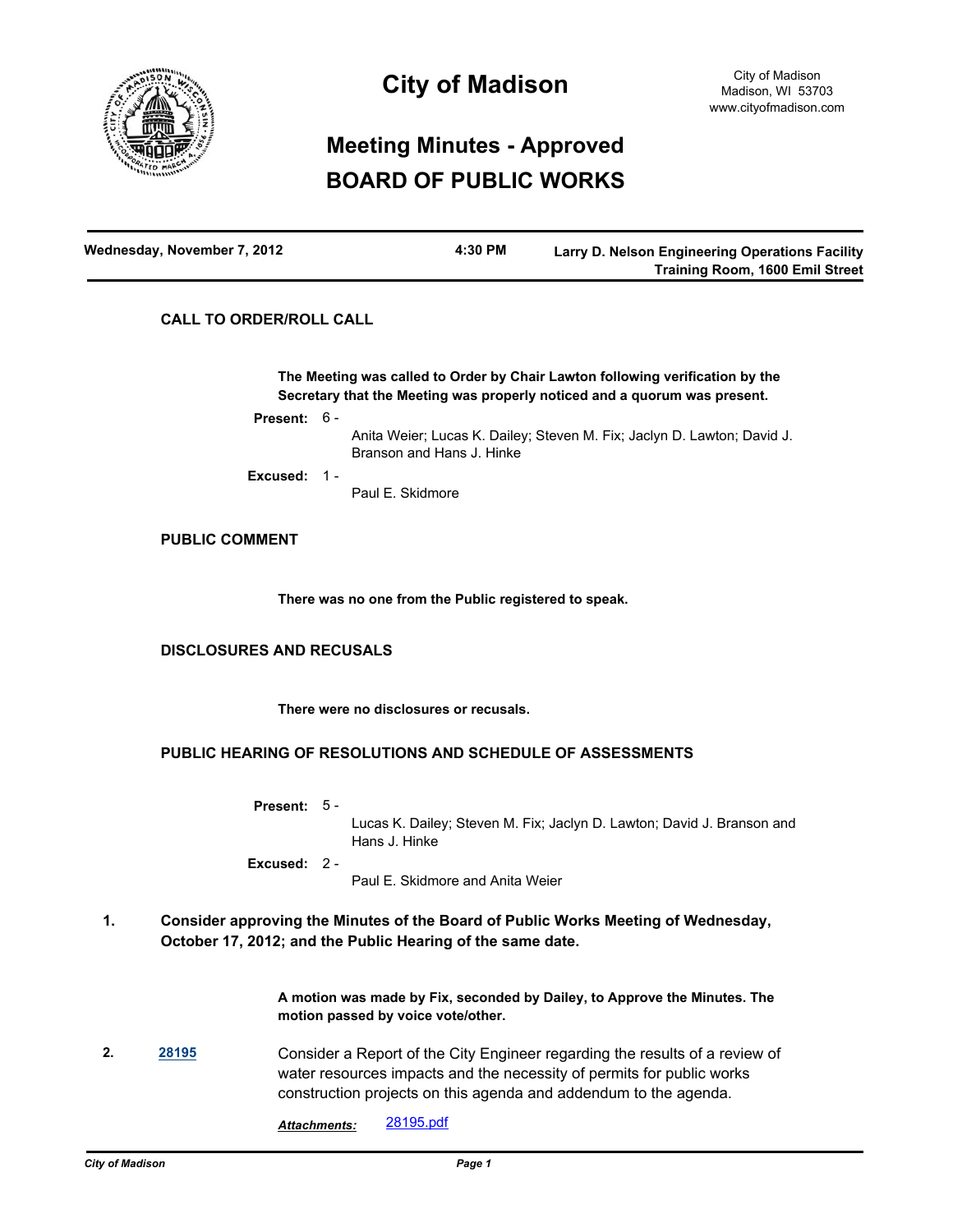#### **The Report was read into the Minutes.**

#### **3.\* Routine items for the Board of Public Works.**

**4. [28153](http://madison.legistar.com/gateway.aspx?m=l&id=/matter.aspx?key=30899)** Approving Plans, Specifications, And Schedule Of Assessments For Elderberry Road Assessment District - 2013.

> [mailing affidavit-1.pdf](http://madison.legistar.com/gateway.aspx?M=F&ID=da4f699c-10b1-46bd-bfed-3c0d4d142192.pdf) [53W1338 Elder.pdf](http://madison.legistar.com/gateway.aspx?M=F&ID=665a1912-fc32-4f0c-9179-5883fbcc02a1.pdf) Elderberry 2013 bpw notes .xls [53W1338 Elderberry.xls](http://madison.legistar.com/gateway.aspx?M=F&ID=62ec43aa-5382-4e2c-9bec-0b9ee8c37dd9.xls) [cc mailing affidavit.pdf](http://madison.legistar.com/gateway.aspx?M=F&ID=00585e73-a39b-44e0-9136-fdd9c20a165e.pdf) *Attachments:*

A motion was made by Dailey, seconded by Fix, to RECOMMEND TO COUNCIL TO ADOPT - PUBLIC HEARING with the 15 year payback. The motion passed by voice vote/other.

**LeAnne Hannan, City Engineering, presented plans and specifications. It was noted that a DNR Notice of Intenct and a City of Madison Erosion Control permit would be required.**

**Mary Ann Drescher, representing Attic Angel Prairie Point Inc. was registered to speak.**

**A motion was made by Dailey, seconded by Fix, to RECOMMEND TO COUNCIL TO ADOPT - PUBLIC HEARING with the 15 year payback. The motion passed by voice vote/other.**

- **5. [28154](http://madison.legistar.com/gateway.aspx?m=l&id=/matter.aspx?key=30900)** Approving Plans, Specifications, And Schedule Of Assessments For Elderberry Road, Pleasant View Road and Samuel Drive Assessment District - 2012.
	- [mailing affidavit.pdf](http://madison.legistar.com/gateway.aspx?M=F&ID=425e5a6b-073e-4b5f-872a-1acf87286ede.pdf) [53W0977 ElderSamuel.pdf](http://madison.legistar.com/gateway.aspx?M=F&ID=b10ef650-62a7-4627-afe0-db88544b58cf.pdf) [Elderberry\\_Samuel bpw notes.xls](http://madison.legistar.com/gateway.aspx?M=F&ID=07ba6fe1-cdd0-4c19-9b3e-b783310e1366.xls) [53W0977 ElderberrySamuel.xls](http://madison.legistar.com/gateway.aspx?M=F&ID=a54490c1-a196-4cb0-98b2-c1a669c6bb46.xls) [cc mailing affidavit.pdf](http://madison.legistar.com/gateway.aspx?M=F&ID=a4cd6f47-8c7a-4fca-82e0-8d3bccf728a2.pdf) *Attachments:*

A motion was made by Dailey, seconded by Fix, to RECOMMEND TO COUNCIL TO ADOPT - PUBLIC HEARING with the 15 year payback. The motion passed by voice vote/other.

**LeAnne Hannan, City Engineering, presented plans and specifications. It was noted that a DNR Notice of Intenct and a City of Madison Erosion Control permit would be required.**

**Mary Ann Drescher, representing Attic Angel Prairie Point Inc. was registered to speak.**

**A motion was made by Dailey, seconded by Fix, to RECOMMEND TO COUNCIL TO ADOPT - PUBLIC HEARING with the 15 year payback. The motion passed by voice vote/other.**

**6. [28156](http://madison.legistar.com/gateway.aspx?m=l&id=/matter.aspx?key=30902)** Approving Plans, Specifications, And Schedule Of Assessments For For the Mineral Point Road and Junction Road / S. Junction Road Assessment District - 2013 and authorizing the Mayor and City Clerk to execute an agreements with the State of Wisconsin Department of Transportation and Dane County for the Project.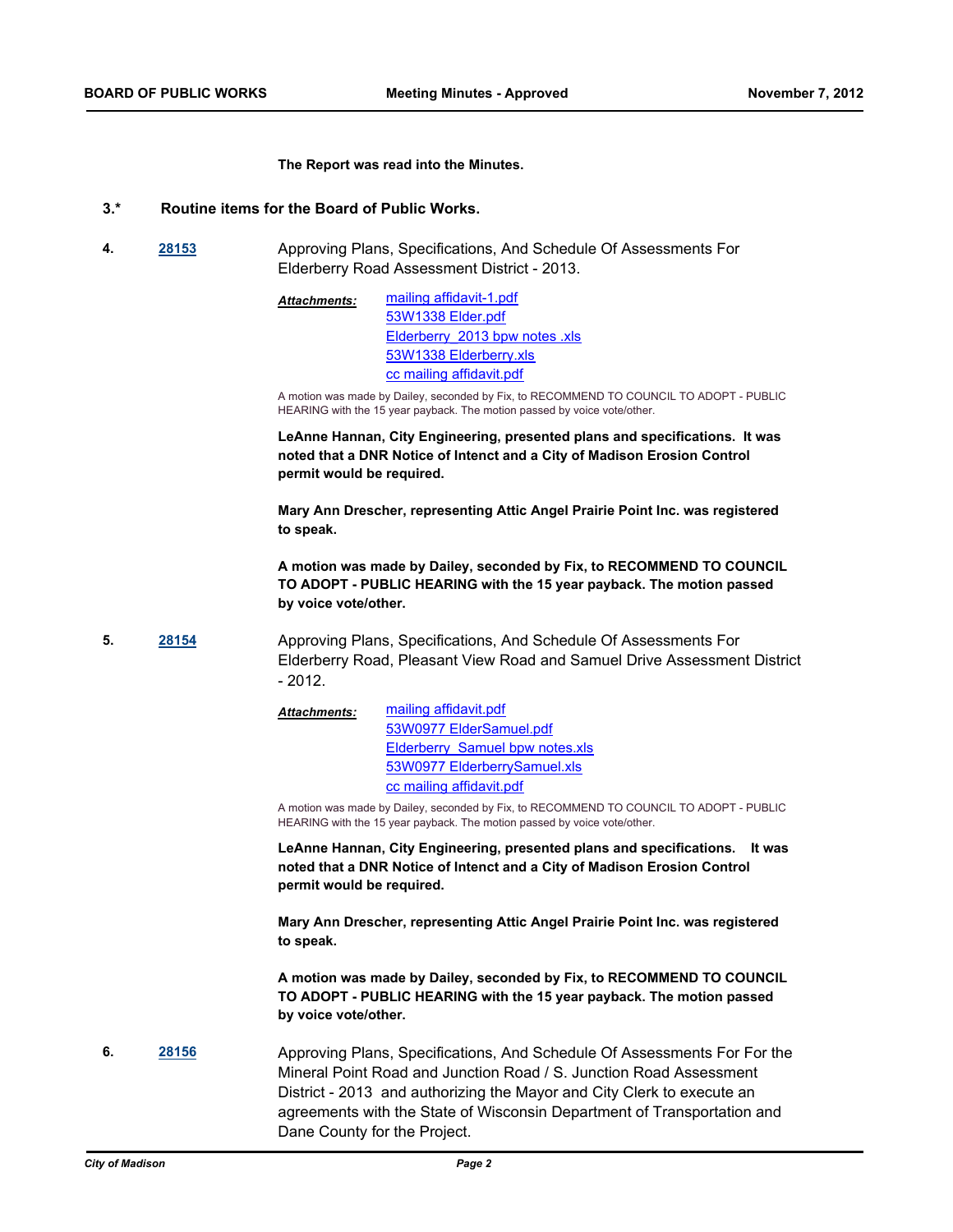#### [State Mailing affidavit](http://madison.legistar.com/gateway.aspx?M=F&ID=e42d69e6-727c-4f03-b6cf-3409338f8682.pdf) [cc mailing affidavit](http://madison.legistar.com/gateway.aspx?M=F&ID=1895e61d-7d1d-473e-a5ce-d37916d51b5d.pdf) [fiscal note.pdf](http://madison.legistar.com/gateway.aspx?M=F&ID=308529bd-9d1c-4d41-a705-2700688d865b.pdf) [bpw mailing affidavit.pdf](http://madison.legistar.com/gateway.aspx?M=F&ID=e58acd2e-94f0-45cc-afa2-38ef1c7e9b55.pdf) [53W0391\\_Mineral Point Junction.xls](http://madison.legistar.com/gateway.aspx?M=F&ID=8f965fe0-69a2-43f5-8456-31ef1befe625.xls) *Attachments:*

A motion was made by Dailey, seconded by Fix, to RECOMMEND TO COUNCIL TO ADOPT - PUBLIC HEARING, with a friendly revision to direct staff to discuss project assessments with property owners who have contacted staff requesting corrections and to make those corrections which staff determines to be appropriate to the schedule of assessments, prior to the mailing of the assessments noticing the Common Council hearing. The motion passed by voice vote/other..

**Chris Petykowski, City Engineering and Dan McCormick, City Transportation, presented plans and specifications.**

#### **Public registered:**

**Scott Arndt, partner with Princeton Club West Real Estate LLC. Laverne Theis, 8821 Mineral Point Rd. - opposes Randy Theis, 9101 Mineral Point Rd. - opposes Buck Sweeney, on behalf of Theis family - opposes Chuck & Cathy Garfoot, 3658 Cardinal Point Tr. - letter submitted Ron Trachtenberg - 33 E Main St #500 - representing Kelley-Williamson Co opposes**

**A motion was made by Dailey, seconded by Fix, to RECOMMEND TO COUNCIL TO ADOPT - PUBLIC HEARING, with a friendly revision to direct staff to discuss project assessments with property owners who have contacted staff requesting corrections and to make those corrections which staff determines to be appropriate to the schedule of assessments, prior to the mailing of the assessments noticing the Common Council hearing. The motion passed by voice vote/other..**

**7. [28157](http://madison.legistar.com/gateway.aspx?m=l&id=/matter.aspx?key=30903)** Approving Schedule Of Assessments For the CTH M & S (Mineral Point Road and Junction Road) Interchange Improvements Assessment District.

> [CTH M & S INTERCHG AFFD.pdf](http://madison.legistar.com/gateway.aspx?M=F&ID=2f1d0579-778e-4363-9642-b70d81c39d1d.pdf) [MS\\_1 0 Zones pdf.pdf](http://madison.legistar.com/gateway.aspx?M=F&ID=de22c18c-22f9-4f7f-aaab-2d1434175405.pdf) [mailing affidavit.pdf](http://madison.legistar.com/gateway.aspx?M=F&ID=36d3ea5e-1639-46b7-b58d-f0baec4f27f0.pdf) [County\\_MandS\\_CommonCouncil\\_EstimatedSpecialAsseessments\\_111612.p](http://madison.legistar.com/gateway.aspx?M=F&ID=54d8582c-3fe5-494c-8ca4-923d4535c5c2.pdf)df City Parcels MERGE County 2 Assessable parcels xlsx\_DJM2\_CouncilMail\_I [cc mailing affidavit.pdf](http://madison.legistar.com/gateway.aspx?M=F&ID=a80f1967-acdf-4f25-b53b-c638589de347.pdf) [28157 Arndt-McCormick Comments.pdf](http://madison.legistar.com/gateway.aspx?M=F&ID=d825e362-3201-4994-8019-228a5c19b8c7.pdf) *Attachments:*

A motion was made by Dailey, seconded by Fix, to RECOMMEND TO COUNCIL TO ADOPT - PUBLIC HEARING, with a friendly revision to direct staff to discuss project assessments with property owners who have contacted staff requesting corrections and to make those corrections which staff determines to be appropriate to the schedule of assessments, prior to the mailing of the assessments noticing the Common Council hearing. The motion passed by voice vote/other..

**Chris Petykowski, City Engineering and Dan McCormick, City Transportation, presented plans and specifications.**

**Public registered:**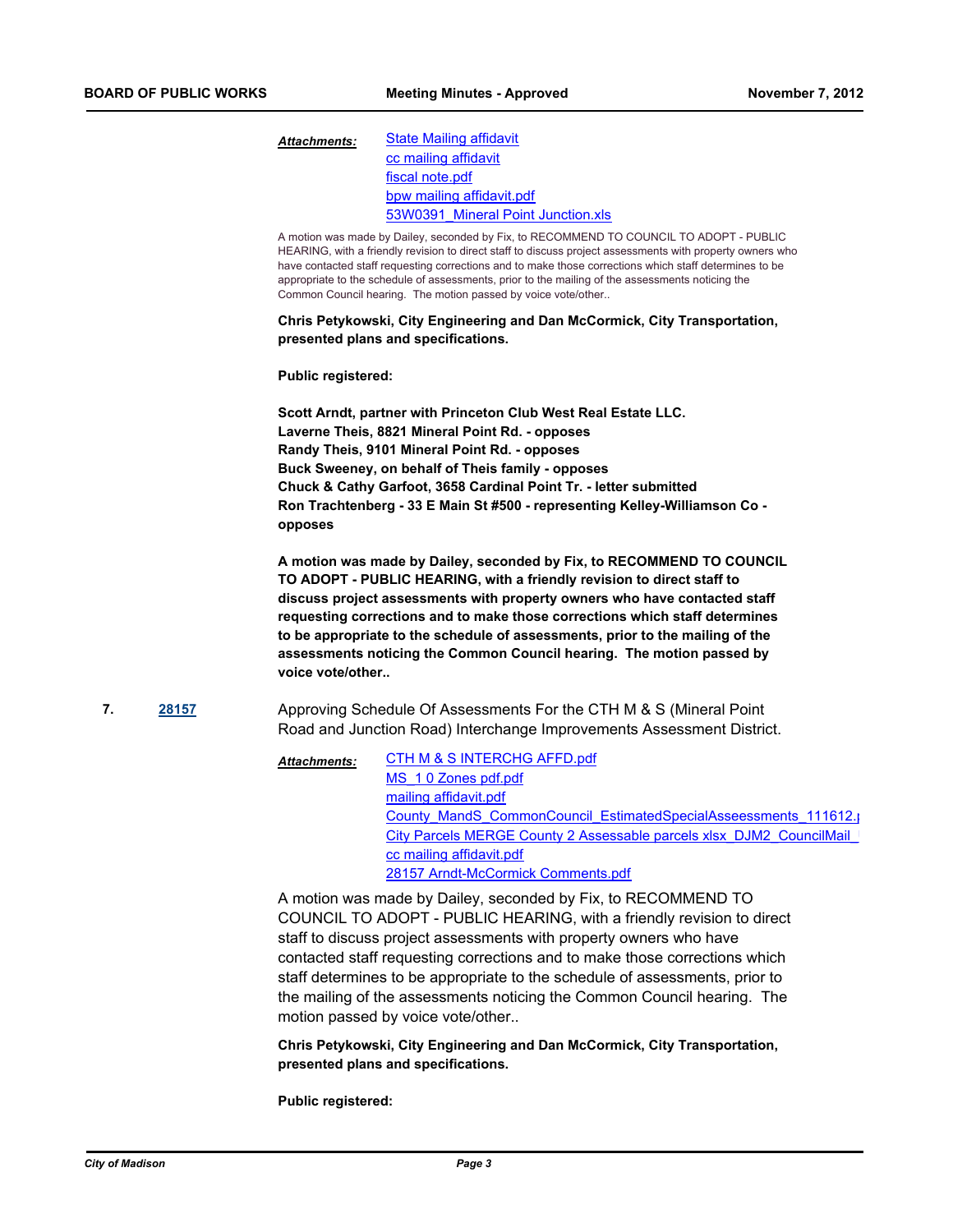**Scott Arndt, partner with Princeton club West Real Estate LLC. Laverne Theis, 8821 Mineral Point Rd. - opposes Randy Theis, 9101 Mineral Point Rd. - opposes Buck Sweeney, on behalf of Theis family - opposes Chuck & Cathy Garfoot, 3658 Cardinal Point Tr. - letter submitted Ron Trachtenberg - 33 E Main St #500 - representing Kelley-Williamson Co opposes Joanna Berg, representing Welton.**

**A motion was made by Dailey, seconded by Fix, to RECOMMEND TO COUNCIL TO ADOPT - PUBLIC HEARING, with a friendly revision to direct staff to discuss project assessments with property owners who have contacted staff requesting corrections and to make those corrections which staff determines to be appropriate to the schedule of assessments, prior to the mailing of the assessments noticing the Common Council hearing. The motion passed by voice vote/other..**

**8. [28107](http://madison.legistar.com/gateway.aspx?m=l&id=/matter.aspx?key=30844)** The City of Madison will be extending fiber conduit in the City of Madison beginning mid October and ending in November. Contractors, hired by the City of Madison, will bury the new conduit within the right of way, under the sidewalk and in the grass terrace at the following locations: Installation will begin at the intersection of Walter Street and Atwood Avenue. The conduit will be installed on the west side of Atwood Avenue and continue south to intersect the existing City conduit approximately five-hundred feet north of the intersection of Atwood Avenue and Cottage Grove Road.

> [Atwood Avenue Fiber Conduit Project pdf.pdf](http://madison.legistar.com/gateway.aspx?M=F&ID=f796de9b-66c5-48b9-983b-444dd9cb8f70.pdf) [drawing.pdf](http://madison.legistar.com/gateway.aspx?M=F&ID=2c601ca5-c8d4-42f5-88e3-5dfe5bdd03a3.pdf) *Attachments:*

### **Todd Anderson, representing the City of Madison IT Dept. presented the plans.**

- **9. [27860](http://madison.legistar.com/gateway.aspx?m=l&id=/matter.aspx?key=30575)** Determining a Public Purpose and Necessity and adopting a Relocation Order for the acquisition of land interests required for storm sewer construction between Highland Avenue and 2202 University Avenue. (5th AD)
	- [2012 Royal Oak\\_Campus Dr ROW Survey Map Revised\\_11-01-12 \(2\).pdf](http://madison.legistar.com/gateway.aspx?M=F&ID=ec7fbde0-d22f-4ef4-a444-ecb3dae9ed9d.pdf) [Rel Order Univ Rlf Strm Ph 4\\_W TOPO COLOR.pdf](http://madison.legistar.com/gateway.aspx?M=F&ID=3973c2f7-42bb-45f0-8ac1-7ae82f67ee86.pdf) Rel Order Univ RIf Strm Ph 4\_BW.pdf [Rel Order Univ Rlf Strm Ph 4.pdf](http://madison.legistar.com/gateway.aspx?M=F&ID=f9eaa735-017f-4d3f-8546-f8c5e85610c7.pdf) [display.pdf](http://madison.legistar.com/gateway.aspx?M=F&ID=9f0fb8cb-498c-484d-a664-c1ea046b2eee.pdf) *Attachments:*

**Greg Fries, City Engineering, presented the Order.**

**A motion was made by Weier, seconded by Fix, to RECOMMEND TO COUNCIL TO ADOPT - REPORT OF OFFICER. The motion passed by voice vote/other.**

**10. [27992](http://madison.legistar.com/gateway.aspx?m=l&id=/matter.aspx?key=30721)** Determining a Public Purpose and Necessity and adopting a Relocation Order for the acquisition of land interests required for the construction of the Johnson St, E public sidewalk bike path from N. First Street to N. Third Street. (12th AD)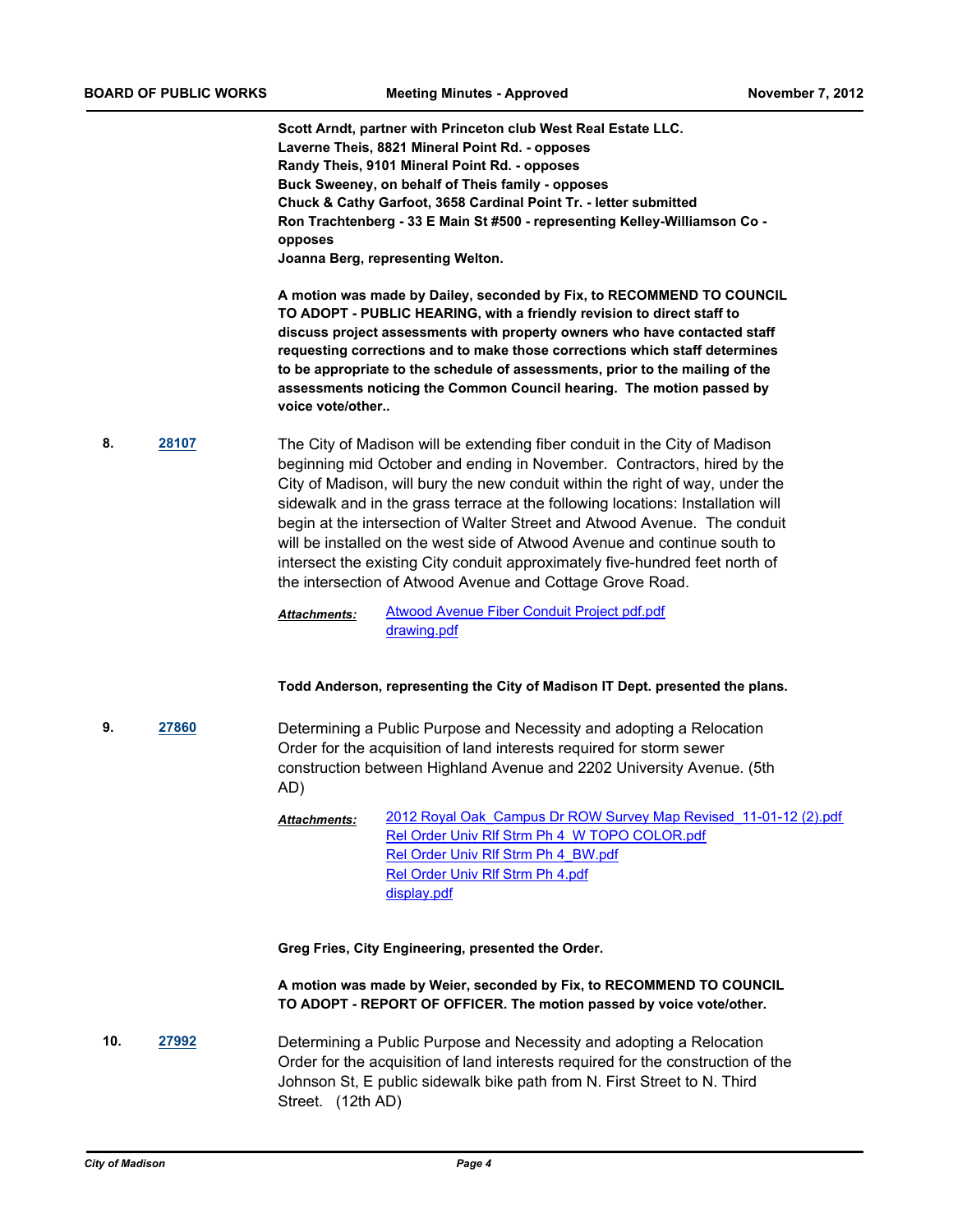ti base\_BW.pdf [Johnson Bike\\_Fredrickson\\_PLE.pdf](http://madison.legistar.com/gateway.aspx?M=F&ID=6a40a755-f562-41b9-94ad-a249a6e30a47.pdf) [Johnson Bike\\_Hornung\\_PLE.pdf](http://madison.legistar.com/gateway.aspx?M=F&ID=24800ce2-b123-4b83-8891-f2dfca44ff14.pdf) [BPW Display.pdf](http://madison.legistar.com/gateway.aspx?M=F&ID=1a60274d-8e08-48b3-a936-e05b3a4ce255.pdf) *Attachments:*

**Brenda Stanley, City Engineering, presented the Order.**

**A motion was made by Branson, seconded by Hinke, to RECOMMEND TO COUNCIL TO ADOPT - REPORT OF OFFICER. The motion passed by voice vote/other.**

**11. [27994](http://madison.legistar.com/gateway.aspx?m=l&id=/matter.aspx?key=30722)** To authorize the Streets Division of the City of Madison to apply for and accept a 100% matching fund grant of \$25,000 from the Wisconsin DNR Urban Forestry Grant Program to rent a portable sawmill and develop an urban wood utilization program . (Various ADs)

**George Dreckman, City Streets, presented the request.**

**A motion was made by Fix, seconded by Hinke, to RECOMMEND TO COUNCIL TO ADOPT - REPORT OF OFFICER. The motion passed by voice vote/other.**

- **12. [28037](http://madison.legistar.com/gateway.aspx?m=l&id=/matter.aspx?key=30770)** Authorizing the execution of a Permanent Limited Easement for sanitary sewer purposes and a Temporary Limited Easement for sloping and grading to Madison Metropolitan Sewerage District across City Stormwater Utility Parcel 533 located at 3049 S. Stoughton Road, 3102 Progress Road and 3101 Progress Road.
	- [10035 City of Madison-East of Progress Road-Exhibit A1.pdf](http://madison.legistar.com/gateway.aspx?M=F&ID=a9ffa7a7-fa05-4e03-8110-407c911b1310.pdf) [10035 City of Madison-West of Progress Road-Exhibit A2.pdf](http://madison.legistar.com/gateway.aspx?M=F&ID=7db2b2e6-b8a5-493d-b248-b8192a2cd860.pdf) [10035 City of Madison-East Side of USH51-Exhibit A3.pdf](http://madison.legistar.com/gateway.aspx?M=F&ID=019f790f-9eee-4f84-8e27-131c1db70b84.pdf) map plan.pdf *Attachments:*

**Greg Fries, City Engineering, presented the request.**

**A motion was made by Dailey, seconded by Fix, to RECOMMEND TO COUNCIL TO ADOPT - REPORT OF OFFICER. The motion passed by voice vote/other.**

**13. [28060](http://madison.legistar.com/gateway.aspx?m=l&id=/matter.aspx?key=30794)** Vacation/Discontinuance of a portion of South Few Street as originally platted by the Madison Original Plat (adjacent to Block 179), adjacent to the property at 714 S. Few St., which is located in part of the Southwest one-quarter (1/4) of Section 7, Town 7 North, Range 10 East, City of Madison, Dane County, Wisconsin. (6th AD)

> [714 S Few St \(City Attorney Opinion Regarding Vacation\).pdf](http://madison.legistar.com/gateway.aspx?M=F&ID=4339dbe1-8fa0-4dde-8827-890bfb2be936.pdf) [Grenlie Survey 2012-01013.pdf](http://madison.legistar.com/gateway.aspx?M=F&ID=6345a2c8-8e9a-4bbf-a9d4-be3ffc203fb0.pdf) [10.30.2012 Common Council registrations](http://madison.legistar.com/gateway.aspx?M=F&ID=b1ad8cf3-0b7e-40af-b414-b461952c0529.pdf) *Attachments:*

**A motion was made by Weier, seconded by Branson, to RECOMMEND TO COUNCIL TO ADOPT - REPORT OF OFFICER. The motion passed by voice vote/other.**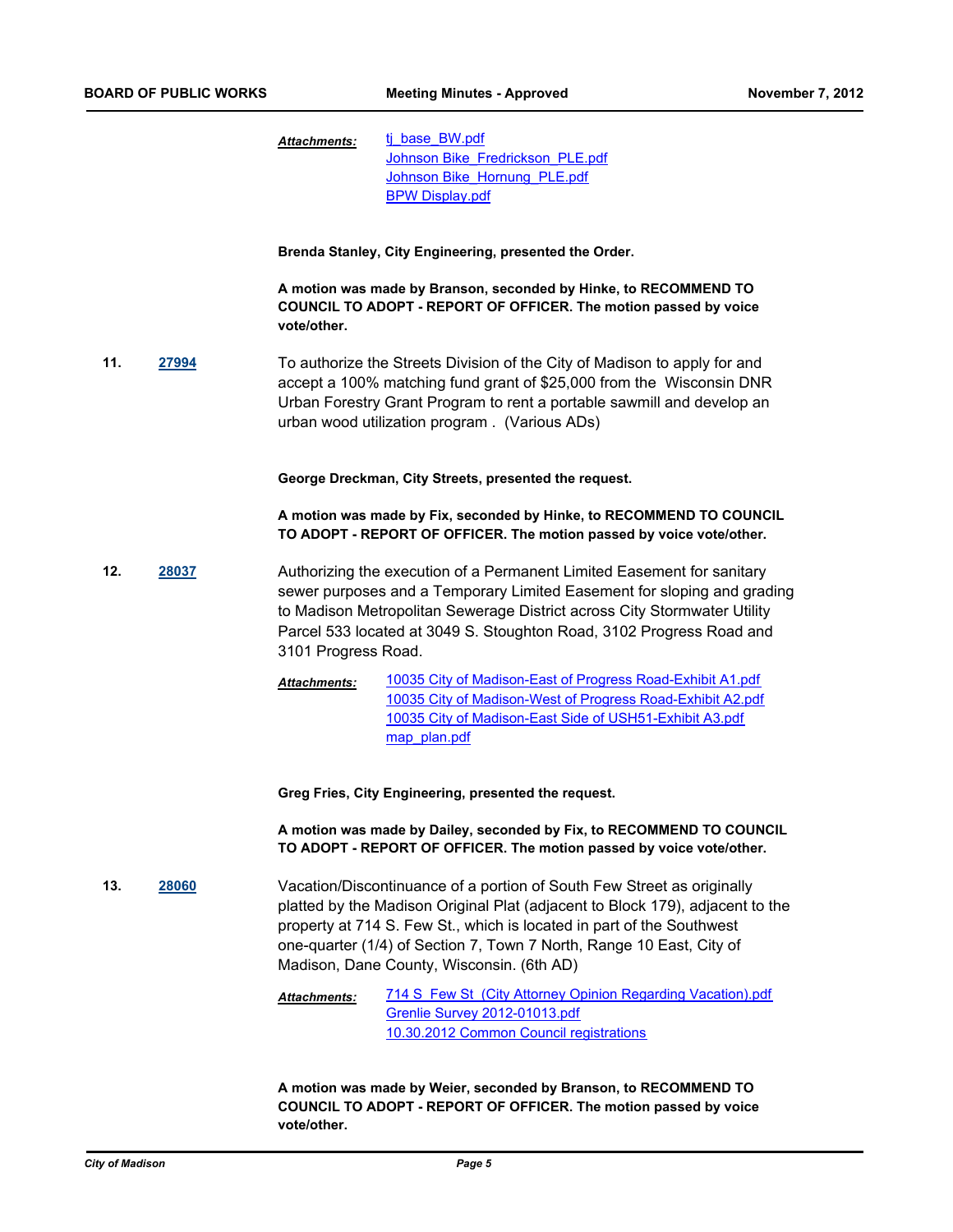**14. [28086](http://madison.legistar.com/gateway.aspx?m=l&id=/matter.aspx?key=30821)** Authorizing the Common Council to accept ownership from Bay Creek Neighborhood Association of a neighborhood entrance sign to be located in the public right-of-way at the northwest corner of Lake Court and W. Olin Avenue.

> [9998 Exhibit A-Location Map.pdf](http://madison.legistar.com/gateway.aspx?M=F&ID=8883dda1-57e3-4f73-bcd5-06370ed44390.pdf) [9998 Exhibit B-Detail Location Map.pdf](http://madison.legistar.com/gateway.aspx?M=F&ID=8abeff2d-6251-41b1-a8dd-b96c07a266ad.pdf) [9998 Exhibit C-color sketch of sign.pdf](http://madison.legistar.com/gateway.aspx?M=F&ID=997f0c94-ac3f-415d-874e-1b0bac63b73e.pdf) [9998 Exhibit D-actual sign pic.pdf](http://madison.legistar.com/gateway.aspx?M=F&ID=20cbdf6f-881c-49c7-836d-c3863b986f3a.pdf) [Comments.pdf](http://madison.legistar.com/gateway.aspx?M=F&ID=e118e867-dfbb-425e-8f75-c4e706f7e93a.pdf) [Comment 110512.pdf](http://madison.legistar.com/gateway.aspx?M=F&ID=55ef1fef-8072-46cc-b929-1fe18a952b26.pdf) [PC Registrations 110512.pdf](http://madison.legistar.com/gateway.aspx?M=F&ID=b4f25c4a-8d89-4b9a-87ef-bbc6ffbb1342.pdf) *Attachments:*

**Sara Richards- 710 Spruce St. was registered to answer questions.**

**A motion was made by Dailey, seconded by Hinke, to RECOMMEND TO COUNCIL TO ADOPT - REPORT OF OFFICER. The motion passed by voice vote/other.**

**15. [28094](http://madison.legistar.com/gateway.aspx?m=l&id=/matter.aspx?key=30830)** Vacation/Discontinuance of River Birch Court from Trappers Trail / Big Stone Trail to the eastern terminus as platted by the Eighth Addition to Blackhawk Subdivision, being located in part of the Southwest one-quarter (1/4), of the Southwest one-quarter (1/4) of Section 16, Town 7 North, Range 8 East, City of Madison, Dane County, Wisconsin. (9th AD)

> [Letter of Intent.pdf](http://madison.legistar.com/gateway.aspx?M=F&ID=ca70306d-3782-4103-97f4-d1f337671e1e.pdf) [River Birch Court Vacation Exhibit .pdf](http://madison.legistar.com/gateway.aspx?M=F&ID=1e2fa092-10e3-44e2-b634-e1b6e1d198ed.pdf) [River Birch Court Vacation Description.pdf](http://madison.legistar.com/gateway.aspx?M=F&ID=bef926fc-8c73-4c52-bb26-6c82279f776e.pdf) [LOT CONSOLIDATION CSM Sheet 1.pdf](http://madison.legistar.com/gateway.aspx?M=F&ID=82b33541-3912-4967-8a2e-d4cc3d23e247.pdf) [LOT CONSOLIDATION CSM Sheet 2.pdf](http://madison.legistar.com/gateway.aspx?M=F&ID=a358959f-9380-47ff-b6a1-b9814ce1d1a7.pdf) [LOT CONSOLIDATION CSM Sheet 3.pdf](http://madison.legistar.com/gateway.aspx?M=F&ID=57eac355-6aa1-4192-a96e-e66a64305713.pdf) [SITE PLAN.pdf](http://madison.legistar.com/gateway.aspx?M=F&ID=5c3db816-603b-4d1a-b159-19e04f948e8a.pdf) *Attachments:*

**A motion was made by Weier, seconded by Branson, to RECOMMEND TO COUNCIL TO ADOPT - REPORT OF OFFICER. The motion passed by voice vote/other.**

**16. [28111](http://madison.legistar.com/gateway.aspx?m=l&id=/matter.aspx?key=30848)** Determining a Public Purpose and Necessity and adopting a Relocation Order for the acquisition of land interests required for the reconstruction and maintenance of existing public sanitary sewer improvements associated with the Mendota Lake Shore / Near West / Campus Area / Frances St - Sanitary Study - Engineering Project No. 53W1365. (2nd AD)

> [Rel Order Esmts Iota.pdf](http://madison.legistar.com/gateway.aspx?M=F&ID=6b6a0b3a-faf4-4098-9fca-0feae1157ced.pdf) [Rel Order Esmts Iota \(2\).pdf](http://madison.legistar.com/gateway.aspx?M=F&ID=ac3c7b1d-9319-4430-bc77-74f4742eaa52.pdf) *Attachments:*

**A motion was made by Dailey, seconded by Hinke, to RECOMMEND TO COUNCIL TO ADOPT - REPORT OF OFFICER. The motion passed by voice vote/other.**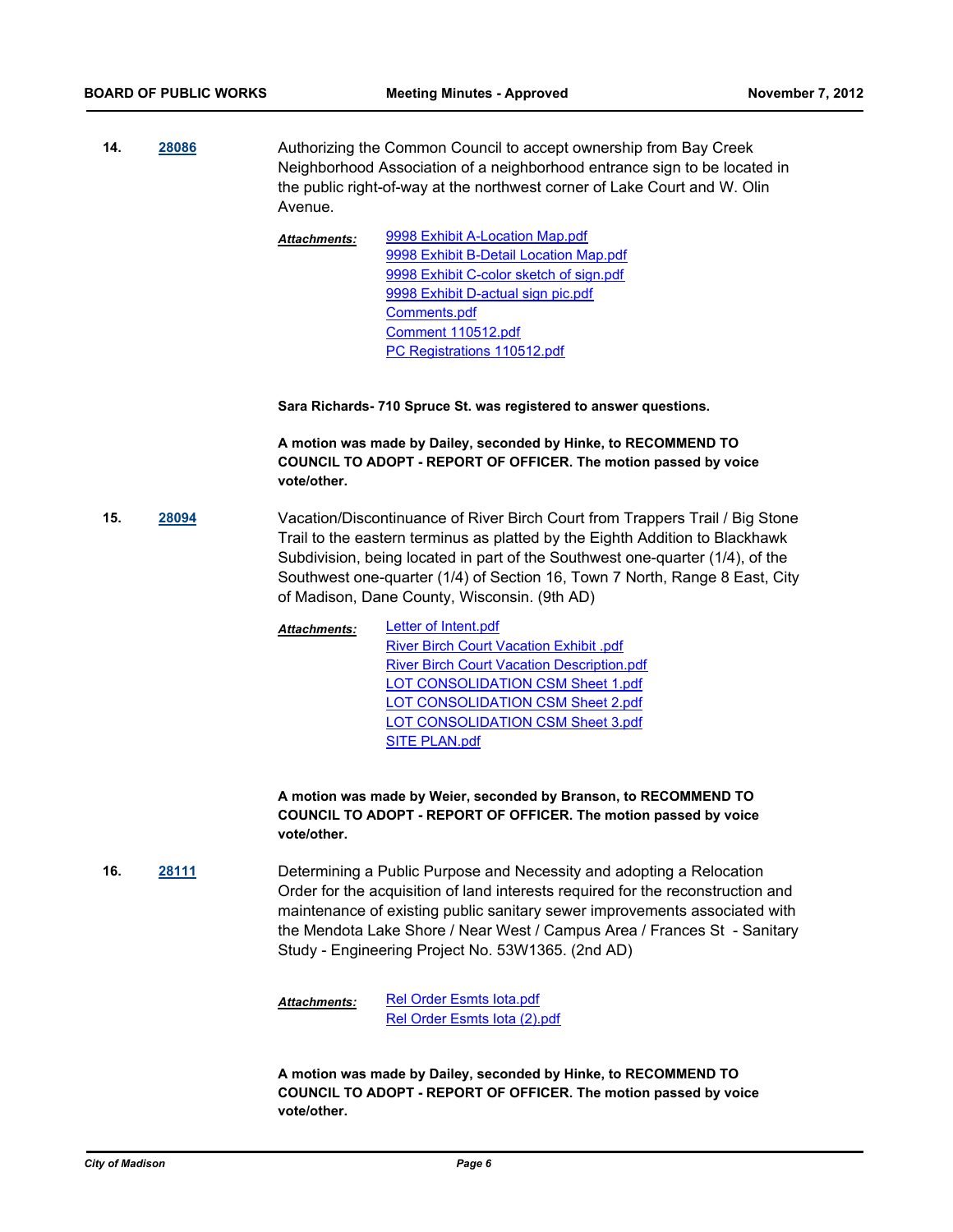| 17.    | 28144 | Second Amendment to RES-12-00664 for Approving a Service Agreement<br>for Public Services for Solid Waste Collection to serve 801 McClellan Drive.<br>(3rd AD)                   |
|--------|-------|----------------------------------------------------------------------------------------------------------------------------------------------------------------------------------|
|        |       | A motion was made by Branson, seconded by Fix, to RECOMMEND TO<br>COUNCIL TO ADOPT - REPORT OF OFFICER. The motion passed by voice<br>vote/other.                                |
| $18.*$ | 28143 | Declaring the City of Madison's intention to exercise its police powers<br>establishing the Cherokee Drive Utilities with Resurfacing Assessment<br>District - 2013.             |
|        |       | A motion was made by Weier, seconded by Fix, to RECOMMEND TO COUNCIL<br>TO ADOPT - REPORT OF OFFICER. The motion passed by voice vote/other.                                     |
| $19.*$ | 28174 | Declaring the City of Madison's intention to exercise its police powers<br>establishing the Highland Avenue and Walnut Street Assessment District -<br>2013. (5th AD)            |
|        |       | A motion was made by Weier, seconded by Fix, to RECOMMEND TO COUNCIL<br>TO ADOPT - REPORT OF OFFICER. The motion passed by voice vote/other.                                     |
| $20.*$ | 28180 | Declaring the City of Madison's intention to exercise its police powers<br>establishing the Langdon Streetscape Updates Assessment District - 2013.<br>(2nd AD)                  |
|        |       | A motion was made by Weier, seconded by Fix, to RECOMMEND TO COUNCIL<br>TO ADOPT - REPORT OF OFFICER. The motion passed by voice vote/other.                                     |
| $21.*$ | 28214 | Declaring the City of Madison's intention to exercise its police powers<br>establishing the North Fairchild Street and West Mifflin Street Assessment<br>District - 2013.        |
|        |       | A motion was made by Weier, seconded by Fix, to RECOMMEND TO COUNCIL<br>TO ADOPT - REPORT OF OFFICER. The motion passed by voice vote/other.                                     |
| 22.    | 28167 | Approving plans and specifications and authorizing the Board of Public<br>Works to advertise and receive bids for E. Johnson Street Path, First Street<br>to Third Street - 2013 |
|        |       | <b>BPW Display.pdf</b><br>Attachments:                                                                                                                                           |
|        |       | Brenda Stanley, City Engineering, presented plans and specifications.                                                                                                            |
|        |       | A motion was made by Fix, seconded by Branson, to RECOMMEND TO<br>COUNCIL TO ADOPT - REPORT OF OFFICER. The motion passed by voice                                               |

**vote/other.**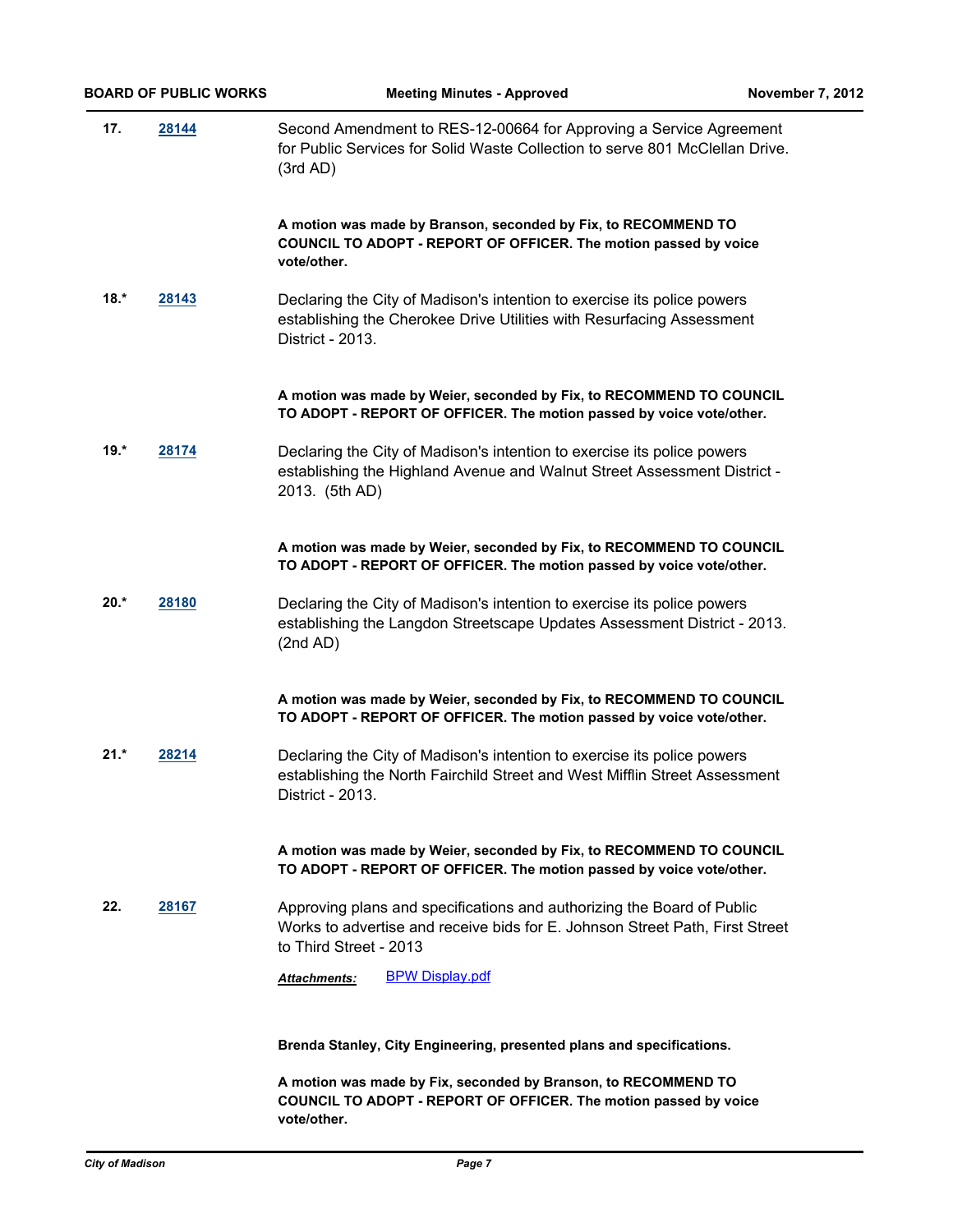**23. [28169](http://madison.legistar.com/gateway.aspx?m=l&id=/matter.aspx?key=30916)** Approving plans and specifications and authorizing the Board of Public Works to advertise and receive bids for CIPP Rehab of Sanitary Sewers - 2012 Phase 2.

*Attachments:* [CIPP 2012 - P2 PLAN\\_10112012.pdf](http://madison.legistar.com/gateway.aspx?M=F&ID=79643580-419a-4e41-8202-c0020fb8a90e.pdf)

**Kyle Frank, City Engineering, presented plans and specifications.**

**A motion was made by Branson, seconded by Hinke, to RECOMMEND TO COUNCIL TO ADOPT - REPORT OF OFFICER. The motion passed by voice vote/other.**

**24. [28089](http://madison.legistar.com/gateway.aspx?m=l&id=/matter.aspx?key=30824)** Authorizing the Mayor and City Clerk to enter into a design engineering contract with Strand Associates, Inc. for development of a comprehensive Lake Wingra Watershed Management Plan.

> [wingravision.pdf](http://madison.legistar.com/gateway.aspx?M=F&ID=4d832b54-c71f-4482-845b-7888319b658c.pdf) [StrandContract.pdf](http://madison.legistar.com/gateway.aspx?M=F&ID=b2b86698-62ac-4356-b259-f06b000719c4.pdf) *Attachments:*

**Genesis Steinhorst, City Engineering, presented the request.**

**A motion was made by Fix, seconded by Branson, to RECOMMEND TO COUNCIL TO ADOPT - REPORT OF OFFICER. The motion passed by voice vote/other.**

**25. [28181](http://madison.legistar.com/gateway.aspx?m=l&id=/matter.aspx?key=30929)** Authorizing the Mayor and the City Clerk to execute an Amendment to the contract between Madison and Foth Infrastructure and Environment, LLC for additional design engineering services for Mineral Point Road/CTH S and Junction Road/CTH M (9th AD)

**Chris Petykowski, City Engineering, presented the request.**

**A motion was made by Weier, seconded by Branson, to RECOMMEND TO COUNCIL TO ADOPT - REPORT OF OFFICER. The motion passed by voice vote/other.**

**26. [28145](http://madison.legistar.com/gateway.aspx?m=l&id=/matter.aspx?key=30891)** Change Order No. 1 to Contract No. 6829, Forest Hill Cemetery Receiving Vault - Preservation of the North Wall, to B&B Quality Building Restoration in the amount of \$25,490.00 with an additional 30-days.

*Attachments:* [co 1 - 6829.pdf](http://madison.legistar.com/gateway.aspx?M=F&ID=2e10d8a5-04b5-4f22-8eb9-a82d58bcd9d3.pdf)

**Paul Stauffer, City Engineering, presented the Change Order.**

**A motion was made by Branson, seconded by Fix, to Approve. The motion passed by voice vote/other.**

*Attachments:* [wingravision.pdf](http://madison.legistar.com/gateway.aspx?M=F&ID=aea66f35-e92a-4313-83fd-434bc03252e8.pdf)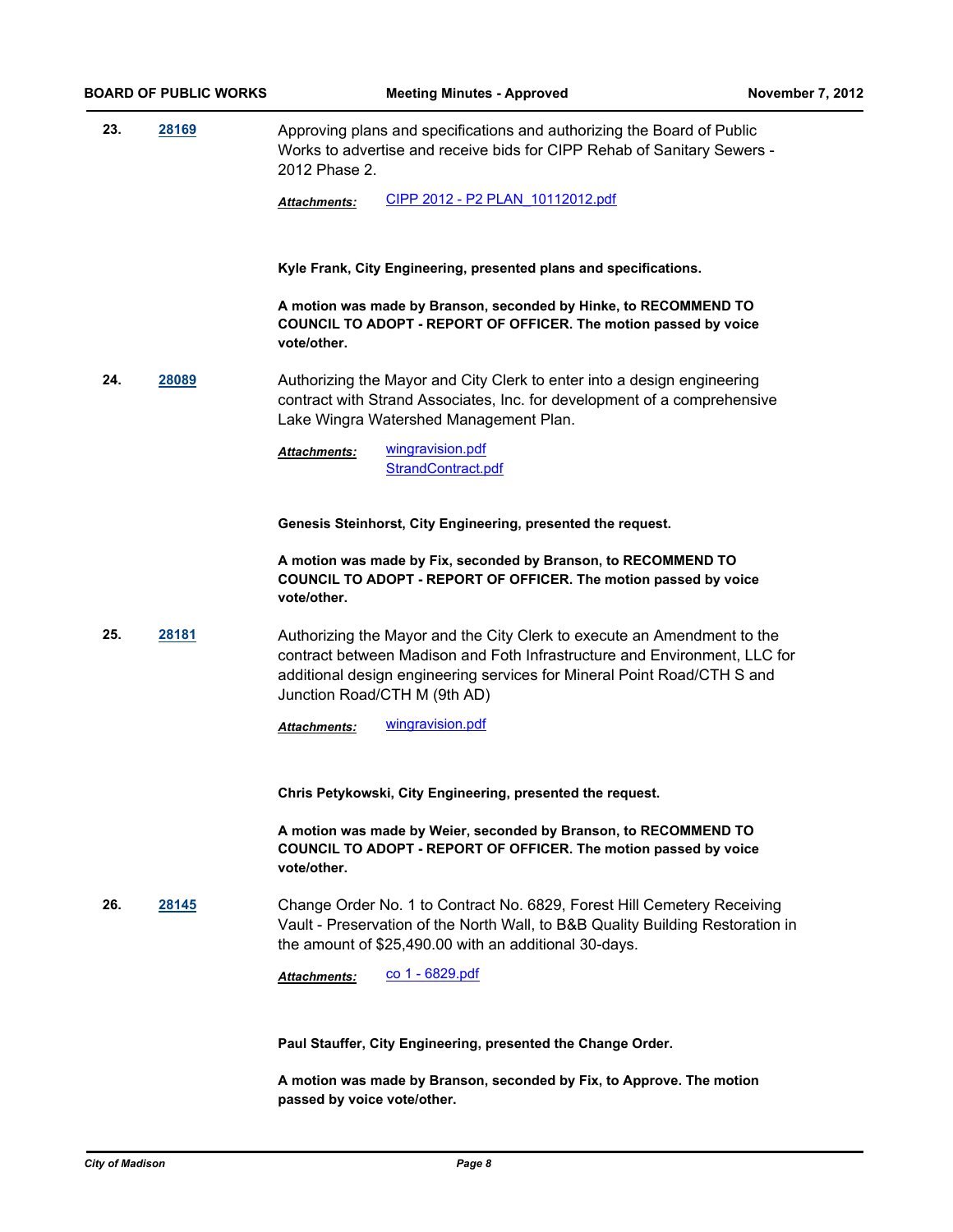**27. [28170](http://madison.legistar.com/gateway.aspx?m=l&id=/matter.aspx?key=30918)** Change Order No. 1 to Contract No. 6918, Don Miller & Schappe Building Demolitions to Robinson Brothers Environmental, Inc. in the amount of \$9,937.33 (over 8% contingency).

Attachments: CO 1 - 6918.pdf

**A motion was made by Dailey, seconded by Branson, to Approve. The motion passed by voice vote/other.**

**28. [28171](http://madison.legistar.com/gateway.aspx?m=l&id=/matter.aspx?key=30919)** Change Order No. 2 to Contract No. 6311, W. Lakelawn Place Assessment District 2012, to Raymond P. Cattell, Inc. in the amount of \$3,273.60 (over 8% contingency).

Attachments: CO 2 - 6311.pdf

**John Fahrney, City Engiineering, presented the Change Order.**

**A motion was made by Weier, seconded by Hinke, to Approve. The motion passed by voice vote/other.**

**29. [28172](http://madison.legistar.com/gateway.aspx?m=l&id=/matter.aspx?key=30920)** Change Order No. 2 to Contract No. 6444, Rosa Road Resurfacing & Sidewalk, to RG Huston Company, Inc. in the amount of \$11,410.00.

Attachments: CO 2 - 6444.pdf

#### **John Fahrney, City Engiineering, presented the Change Order.**

**A motion was made by Dailey, seconded by Weier, to Approve. The motion passed by voice vote/other.**

**30. [28173](http://madison.legistar.com/gateway.aspx?m=l&id=/matter.aspx?key=30921)** Change Order No. 3 to Contract No. 6444, Rosa Road Resurfacing & Sidewalk, to RG Huston Company, Inc. in the amount of \$26,072.56.

*Attachments:* [co 3 - 6444.pdf](http://madison.legistar.com/gateway.aspx?M=F&ID=5fca5a31-8e83-4b5a-8310-81be4c2189f5.pdf)

**John Fahrney, City Engiineering, presented the Change Order.**

**A motion was made by Fix, seconded by Weier, to Approve. The motion passed by voice vote/other.**

**31. [28188](http://madison.legistar.com/gateway.aspx?m=l&id=/matter.aspx?key=30936)** Change Order No. 3 to Contract No. 6522, University Avenue, Paunack, Forest to Speedway Sand & Gravel, Inc. in the amount of \$14,366.00.

Attachments: CO 2 - 6522.pdf

#### **Adam Weiderhoeft, Water Utility, presented the Change Order.**

**A motion was made by Dailey, seconded by Fix, to Approve. The motion**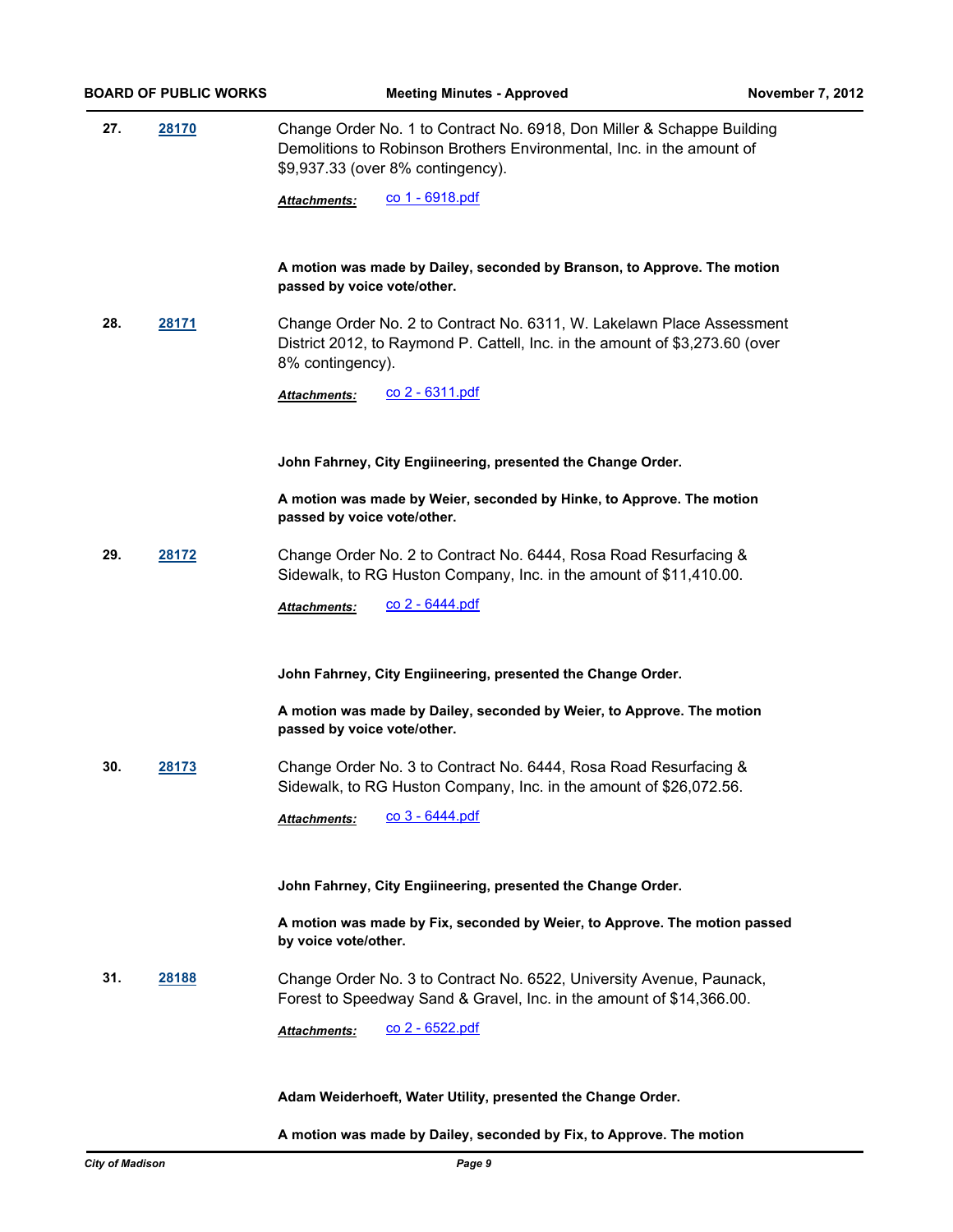#### **passed by voice vote/other.**

- **32.\* [28163](http://madison.legistar.com/gateway.aspx?m=l&id=/matter.aspx?key=30909)** Subcontractor List for Contract No. 6941, Well 15 VOC Air Stripper, to Miron Construction Co., Inc. for 74.85%.
	- *Attachments:* [6941MironConstructionCOInc\\_revised\\_to BPW11072012.pdf](http://madison.legistar.com/gateway.aspx?M=F&ID=4bc30a30-7c31-436c-85c8-358d3a99fa48.pdf)

### **A motion was made by Weier, seconded by Fix, to Approve. The motion passed by voice vote/other.**

**33. [28175](http://madison.legistar.com/gateway.aspx?m=l&id=/matter.aspx?key=30923)** Authorizing the Mayor and City Clerk to execute agreements with MG&E, Charter, and AT&T for the undergrounding of overhead utilities at 2300 S. Park Street.

> [2300 S Park Option3 pdf.pdf](http://madison.legistar.com/gateway.aspx?M=F&ID=a3cbede0-c4b3-4918-8c4d-064085515ec0.pdf) [photo.pdf](http://madison.legistar.com/gateway.aspx?M=F&ID=203cacc2-11dc-40e5-94f4-f7f731aaa46d.pdf) *Attachments:*

**Christy Bachmann, City Engineering, presented the Request.**

**A motion was made by Fix, seconded by Dailey, to RECOMMEND TO COUNCIL TO ADOPT - REPORT OF OFFICER. The motion passed by voice vote/other.**

**34. [28213](http://madison.legistar.com/gateway.aspx?m=l&id=/matter.aspx?key=30965)** Authorizing the Mayor and City Clerk to execute a Cooperative Agreement 2013 Renewal with the Capital Area Regional Planning Commission for the investigation of water resources within the City of Madison through the Dane County Cooperative Water Resources Monitoring Program. Said Agreement renewal covers the period of 1/1/13 thru 12/31/13.

> [monitoring\\_agreement2013.pdf](http://madison.legistar.com/gateway.aspx?M=F&ID=9c04142a-e8f3-4f69-89c7-e57b5951ed39.pdf) [2013costs.pdf](http://madison.legistar.com/gateway.aspx?M=F&ID=4ba0a6d9-02e3-4840-bb21-ffb740017f63.pdf) *Attachments:*

**A motion was made by Dailey, seconded by Fix, to RECOMMEND TO COUNCIL TO ADOPT - REPORT OF OFFICER. The motion passed by voice vote/other.**

**Appeals regarding prequalifications of various contractors to bid on City of Madison Public Works Projects, and contractors applying to be licensed Concrete Layers, Asphalt Pavers, and Mudjackers as approved by the City Engineer, if any. 35.**

#### **There were no appeals.**

**36. [28151](http://madison.legistar.com/gateway.aspx?m=l&id=/matter.aspx?key=30897)** Awarding Public Works Contract No. 6838, Monona Terrace Community and Convention Center Operable Partition Repair and Fabric Replacement.

*Attachments:* [6838.pdf](http://madison.legistar.com/gateway.aspx?M=F&ID=a4992533-9c20-499a-960e-ac4840491b72.pdf)

**A motion was made by Fix, seconded by Dailey, to RECOMMEND TO COUNCIL TO ADOPT - REPORT OF OFFICER. The motion passed by voice vote/other.**